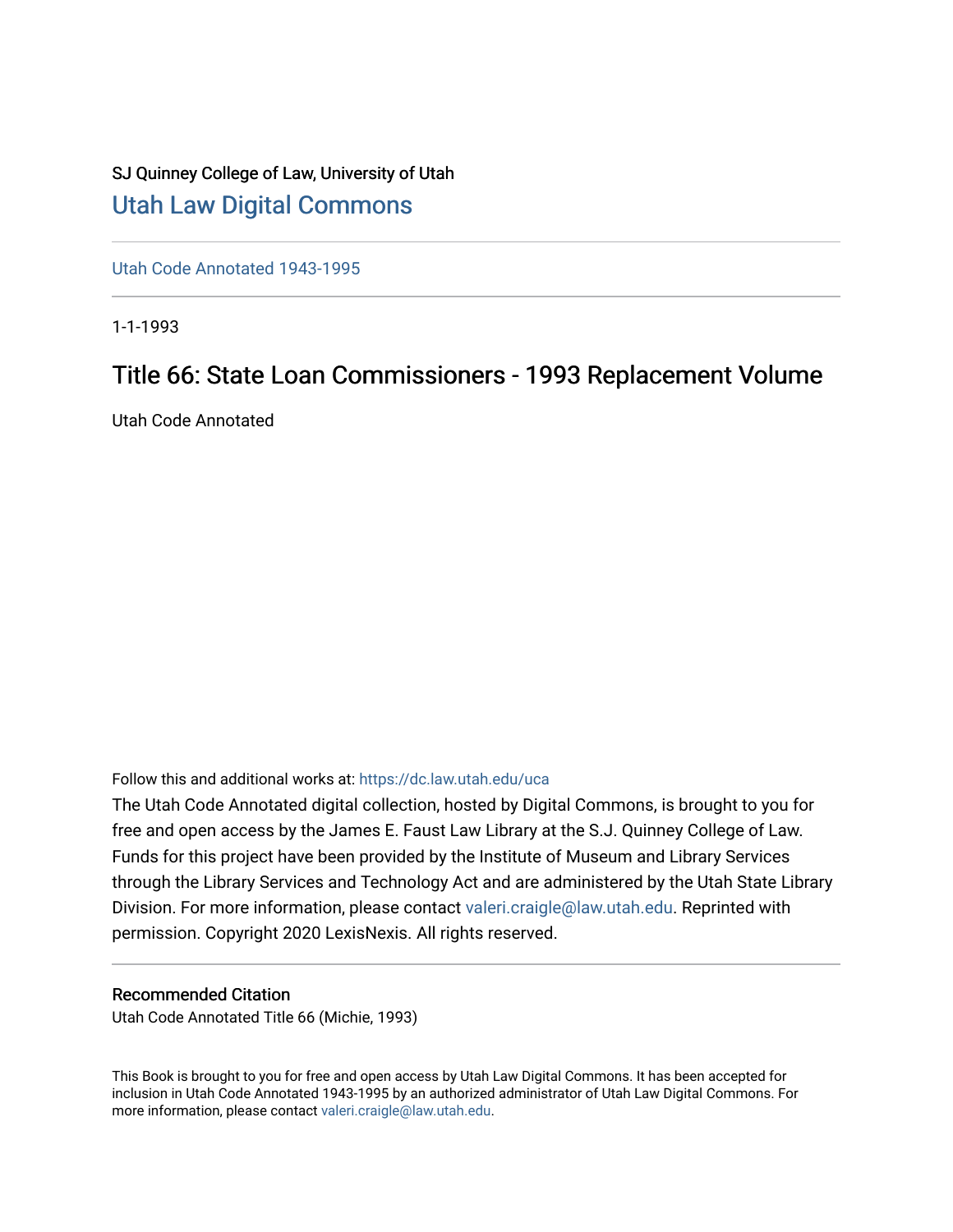## **TITLE 66**

## **STATE LOAN COMMISSIONERS**

# Chapter<br>1. Gen

I ·,

- 1. General Powers.<br>2. Investment of R
- 2. Investment of Redemption Funds [Repealed].<br>3. State Deficit and Refunding Bonds [Repealed].
- State Deficit and Refunding Bonds [Repealed].
- 4. State Bond and Retirement Fund [Repealed].
- 5. State Road Commission Loans [Repealed].
- 6. Loan for Water Conservation Projects.
- 7. Loan for State Building Construction Projects.

### **CHAPTER 1**

### **GENERAL POWERS**

Section 66-1-1. 66-1-2. Members of state board. Repealed. Section 66-1-3. 66-1-4. Payment of loans. Biennial report to governor.

#### **66-1-1. Members of state board.**

The governor, the state treasurer and the attorney general shall constitute a State Board of Loan Commissioners, and shall exercise the powers and perform the duties prescribed in this title.

| History: R.S. 1898 & C.L. 1907, § 1418:            | Cross-I |
|----------------------------------------------------|---------|
| C.L. 1917, § 3800; R.S. 1933 & C. 1943, tle 67, Cl |         |
| 53-1-1; L. 1984, ch. 67, § 47.                     | Govern  |

**References.** — Attorney general, Tihapter 5. or, Title 67, Chapter 1. State treasurer, Title 67, Chapter 4.

NOTES TO DECISIONS

#### **Powers of commissioners.**

Former § 66-2-1 defined the power of the board to invest the University Redemption Fund, and was subject only to the limitations therein expressed. The limitation as to rate of interest required upon the investment of particular funds had no application. Dem v. Walker, 71 Utah 126,263 P. 83 (1928); Dem v. Holden, 71 Utah 130, 263 P. 84 (1928).

A purchase of a state road bond by loan commissioners was not a use of general funds of the state without authority of law. Fact that transaction complicated bookkeeping or accounting or deranged fiscal estimates was immaterial so far as power of board was con• cerned. Dern v. Walker, 71 Utah 126,263 P. 83 (1928) (decided under prior law).

The only limitation, so far as the University Bond Redemption Fund was concerned, **was**  that the investments be made in certain securities. There was no requirement that the bonds be purchased at par, and probability that amount of redemption fund at maturity of bonds would be less than principal amount of the bonds was a contingency to be disposed of when it occurred. Dern v. Holden, 71 Utah 130, 263 P. 84 (1928) (decided under prior law).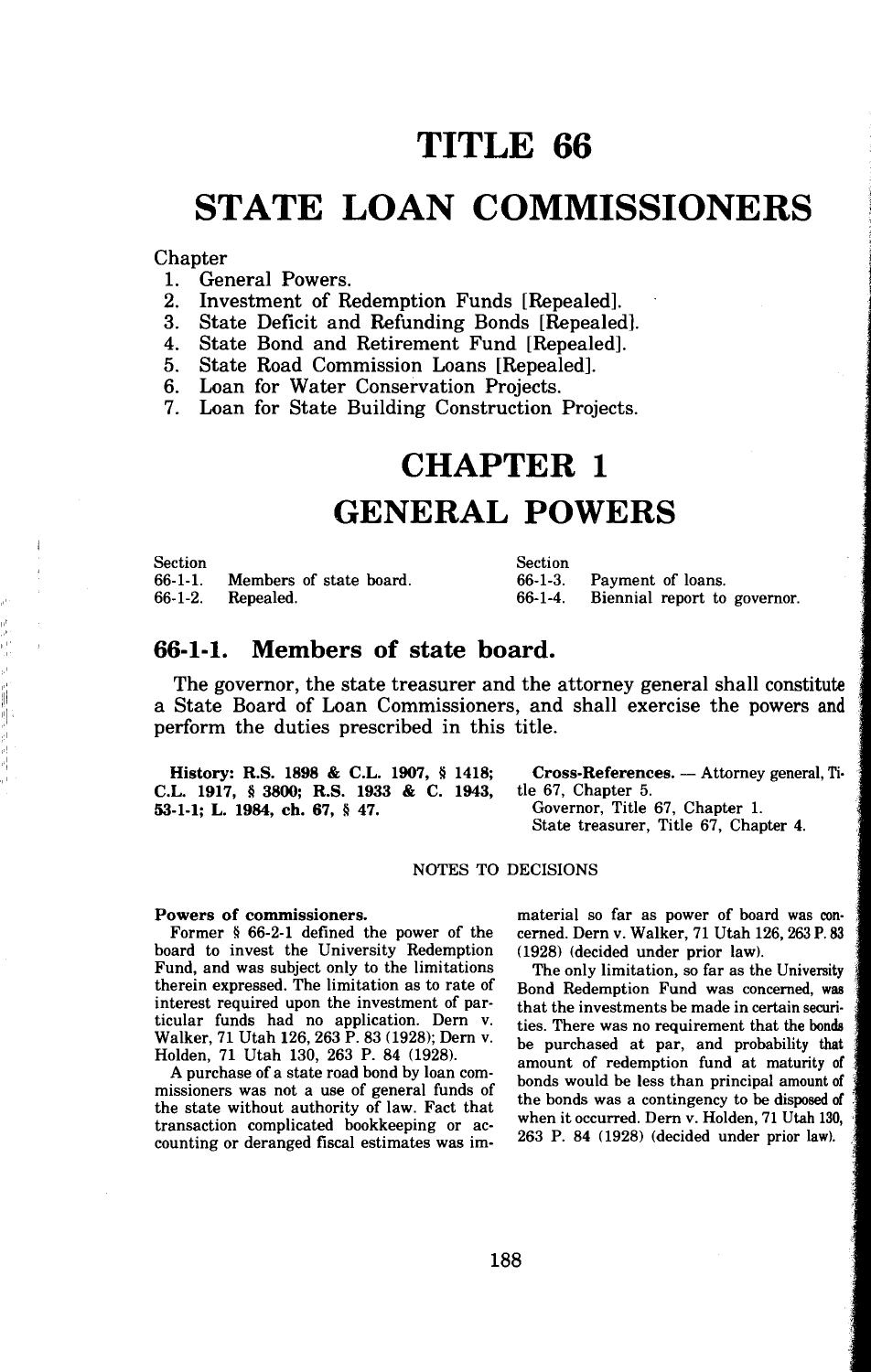#### COLLATERAL REFERENCES

Am. Jur. 2d. - 72 Am. Jur. 2d States, Territories and Dependencies § 75.

**C.J.S.** - 81A C.J.S. States§§ 133, 213, 214. **Key Numbers.**  $-$  States  $\approx 68, 73, 113, 118$ .

#### **66-1-2. Repealed.**

by L. 1983, ch. 320,  $\S$  77, relating to the power of the board to borrow money, was repealed by

**Repeals.**  $-$  Section 66-1-2, as last amended Laws 1984, ch. 5, § 5, effective February 16,  $\mu$  L 1983, ch. 320, § 77, relating to the power 1984.

#### **66-1-3. Payment of loans.**

Whenever any loan made under the provisions of this title is about to mature the State Board of Loan Commissioners must make a requisition upon the state auditor for warrants to pay such loan and interest, and the auditor must thereupon draw his warrants in favor of the holder for the amounts stated in the requisition, and must take up and cancel such promissory notes and file the same in his office.

**History: L.** 1899, **ch. 8,** § **2; C.L.** 1907, § 1423x1; C.L. 1917, § 3807; R.S. 1933 & C. 1943, 53-1-3. **Cross-References.** — Drawing of warrants by state auditor, § 67-4-4.

### **66-1-4. Biennial report to governor.**

The State Board of Loan Commissioners shall make a report biennially to the governor by the first day of October preceding the regular session of the state Legislature.

**History: Code Report; R.S. 1933** & **C. 1943, 53-1-4.** 

Cross-References. - General powers and duties of governor, § 67-1-1.

Time of Legislature's general sessions, Utah Const., Art. VI, Sec. 2.

### **CHAPTER 2**

## **INVESTMENT OF REDEMPTION FUNDS**

**(Repealed by Laws 1981, ch. 153,** § 1.)

#### **66-2-1 to 66-2-4. Repealed.**

**Repeals.** - Sections 66-2-1 to 66-2-4 (L. 1903, ch. 110, §§ 1 to 4; C.L. 1907, §§ 1423x3 to 1423x6; L. 1913, ch. 57, § l; 1915, ch. 35, § 1; C.L. 1917, §§ 3809 to 3812; R.S. 1933, 53-2-1 to 53-2-4; L. 1937, ch. 62, § 1; 1941 (1st S.S.l, ch. 21, § l; C. 1943, 53-2-1 to 53-2-4), relating to investment of redemption funds, were repealed by Laws 1981, ch. 153, § 1.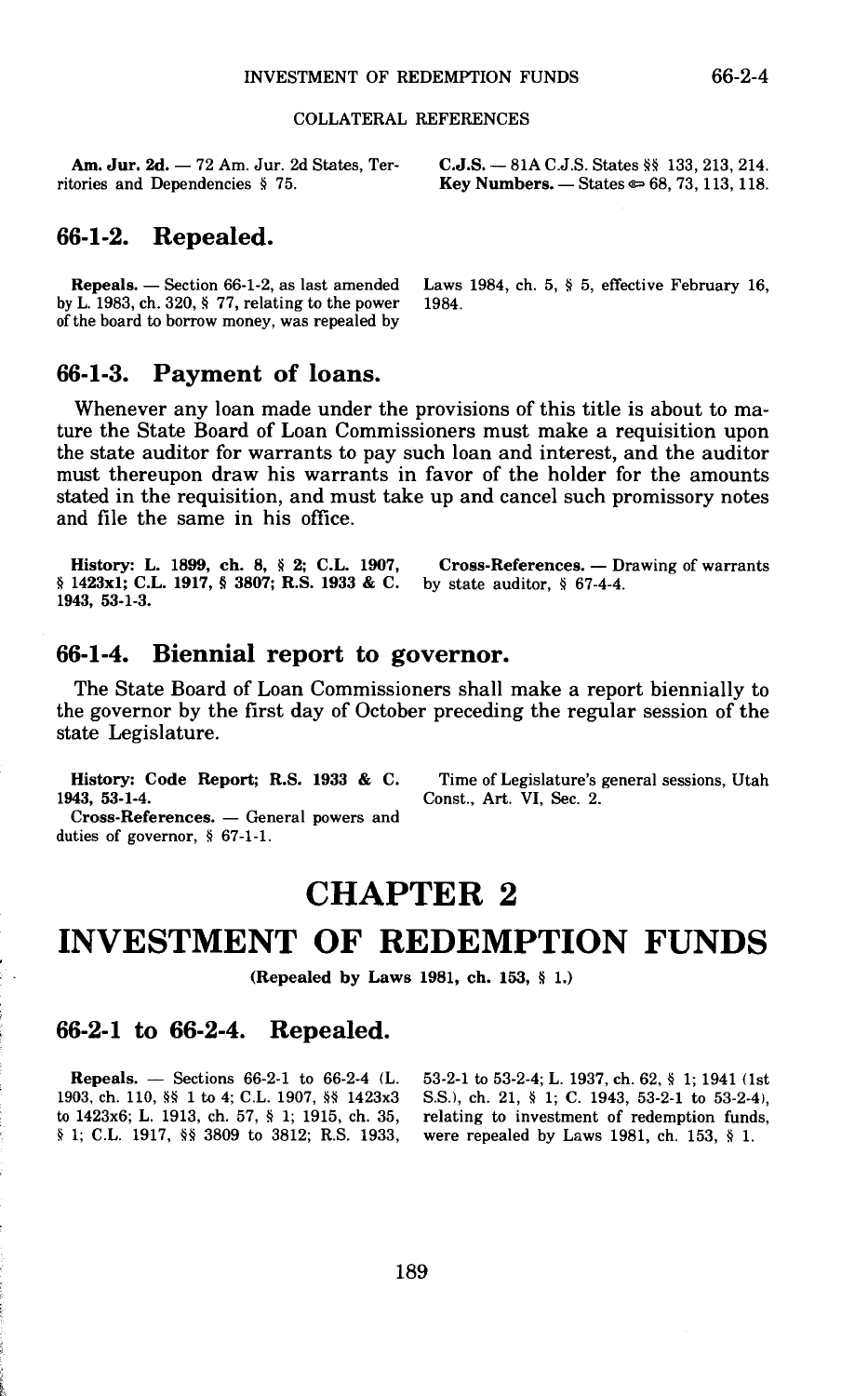# **CHAPTER 3 STATE DEFICIT AND REFUNDING BONDS**

**(Repealed by Laws 1965, ch.** 133, § **21.)** 

#### **66-3-1 to 66-3-13. Repealed.**

1933, ch. 85, §§ 1 to 6; 1935, ch. 44, §§ 1 to 7; Laws 1965, ch. 133, § 21. C. 1943, 53-3-1 to 53-3-13), relating to state

**Repeals.** — Sections 66-3-1 to 66-3-13 (L. deficit and refunding bonds, were repealed by

## **CHAPTER 4**

### **STATE BOND AND RETIREMENT FUND**

**(Repealed by Laws 1965, ch. 133,** § **21.)** 

### **66-4-1 to 66-4-6. Repealed.**

1943, ch. 62, §§ 1 to 6; C. 1943, 53-4-1 to Laws 1965, ch. 133, § 21. 53-4-6), relating to State of Utah 1939 Refund-

**Repeals.** - Sections 66-4-1 to 66-4-6 (L. ing Bond Retirement Fund, were repealed by

## **CHAPTER 5**

### **STATE ROAD COMMISSION LOANS**

**(Repealed by Laws 1961, ch. 161,** § I.)

#### **66-5-1 to 66-5-6. Repealed.**

**Repeals.** - Sections 66-5-1 to 66-5-6 (L. commission loans, were repealed by Laws 1959, ch. 133,  $\frac{55}{16}$  1 to 6), relating to state road 1961, ch. 161,  $\frac{5}{16}$  1.

# **CHAPTER 6 LOAN FOR WATER CONSERVATION PROJECTS**

| Section |                                      | <b>Section</b> |                                     |
|---------|--------------------------------------|----------------|-------------------------------------|
| 66-6-1. | Authority to negotiate — Use of pro- | $66-6-3.$      | Authority to secure funds to assure |
|         | ceeds.                               |                | availability of loan balance.       |
| 66-6-2. | When loan to be made - Amount of     | 66-6-4.        | Repayment of loan.                  |
|         | loan.                                |                |                                     |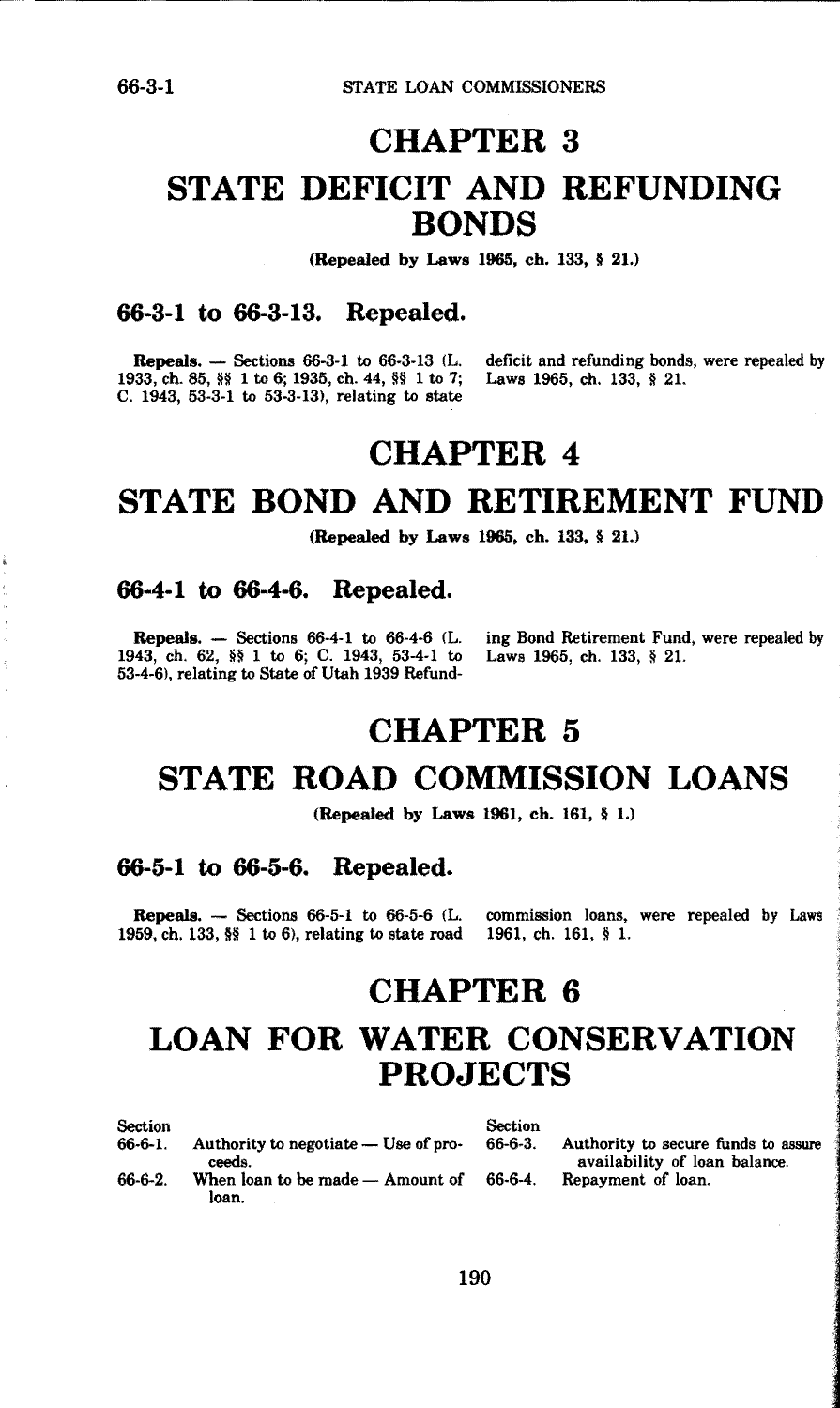### 66-6-1. Authority to negotiate — Use of proceeds.

The State Board of Loan Commissioners is authorized to negotiate a loan from fund balances under the control of the state treasurer, the proceeds of which are to be used to finance construction of water conservation projects as provided in Section 73-10-5.

**History: L. 1961, ch. 159, § 1; 1987, ch. 92, Cross-References. — General duties of § 140.** state treasurer, § 67-4-1. § **140.** state treasurer, § 67-4-1.

### 66-6-2. When loan to be made – Amount of loan.

If in the opinion of the Utah State Board of Loan Commissioners, state funds under the control of the state treasurer, and deposited in banks or other depositories or invested in short-term government notes or bills may be loaned for the purposes herein expressed without impairing the ability of the treasurer to honor and redeem warranta drawn or expected to be drawn during the term of any such loan upon him, the state treasurer is authorized, and when requested by the board of loan commissioners, directed to loan to the Utah Water and Power Board Construction Revolving Fund as established by Section 73-10-8 the sum of \$2,000,000.00 for the purposes and upon the terms herein provided, except that no interest shall be payable upon any funds so loaned and borrowed.

**History: L. 1961, ch. 159, § 2.** in this section, creates the Utah Water Re-<br>Compiler's Notes. -- Section 73-10-8, cited sources Construction Fund. **Compiler's Notes. -- Section 73-10-8, cited.** 

### **66-6-3. Authority to secure funds to assure availability of loan balance.**

If and when it should become necessary for the state treasurer to have immediate access to the outstanding amount of the loan herein authorized, in order to honor and redeem warrants, the board of loan commissioners is authorized to issue tax anticipation notes, and secure funds from private sources to assure the availability of the loan balance in such an emergency.

**History: L. 1961, ch. 159, § 3.** and drawing of warrants by state treasurer, Cross-References. — Preparation, issuance § 67-4-4. **Cross-References.** — Preparation, issuance

### **66-6-4. Repayment of loan.**

The Board of Water Resources shall draw upon revenues to its construction revolving fund to make repayment to the state treasurer and shall make repayment in ten equal annual installments of \$200,000 each. The first such repayment shall be due on or before December 31, 1961 but, no payment shall be required from the Board of Water Resources during the year 1969. The \$200,000 which would have gone to make the 1969 payment shall remain in the construction revolving fund and shall be used for the eonstruction of water conservation projects in accordance with the provisions of Title 73, Chapter 10. The two remaining annual installments of \$200,000 each on this loan shall be made during 1970 and 1971, respectively, from revenues accruing in the construction revolving fund.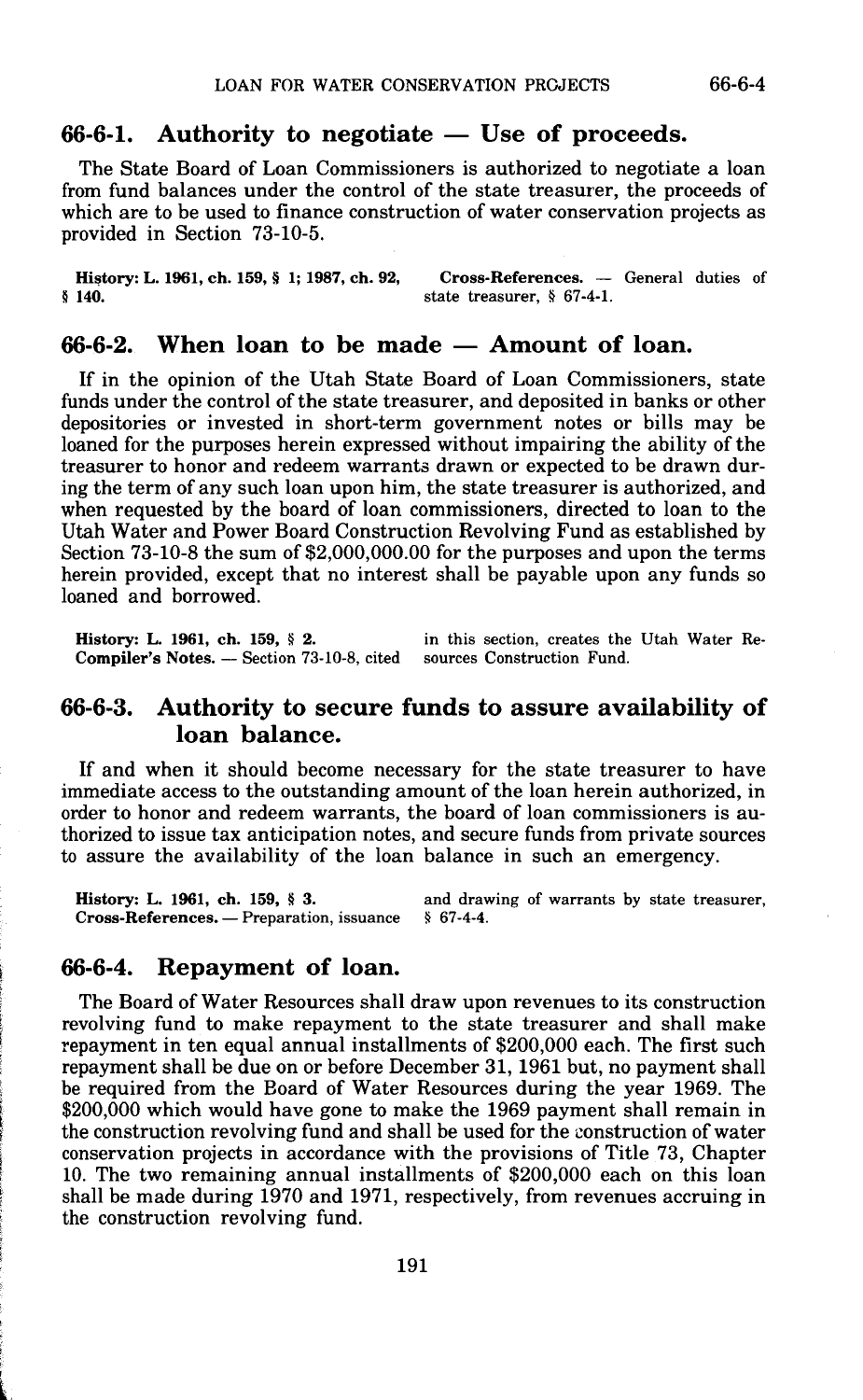**History: L. 1961, ch. 159,** § **4; 1969, ch. 221,** § **1.** 

### **CHAPTER 7**

## **LOAN FOR STATE BUILDING CONSTRUCTION PROJECTS**

Section<br>66-7-1 Authority to negotiate  $-$  Use of proceeds.  $66-7-2$ . When loan to be made - Amount. Section<br>66-7-3. Authority to secure funds to assure availability of loan balance. 66-7-4. Repayment of loan.

#### **66-7-1.** Authority to negotiate – Use of proceeds.

The State Board of Loan Commissioners is authorized to negotiate a loan from fund balances under the control of the state treasurer, the proceeds of which are to be used to finance state building construction projects authorized by law from loan authorizations.

**History: L. 1961, ch. 160,** § **l; 1987, ch. 92,**  § **141.** 

### **66-7-2.** When loan to be made – Amount.

If in the opinion of the Utah State Board of Loan Commissioners, state funds under the control of the state treasurer, and deposited in banks or other depositories or invested in short-term government notes or bills may be loaned for the purposes herein expressed without impairing the ability of the treasurer to honor and redeem warrants drawn or expected to be drawn during the term of any such loan upon him, the state treasurer is authorized, and when requested by the board of loan commissioners, directed to loan to the State Building Board a sum of money not to exceed \$4,289,130, for the purposes and upon the terms herein provided, except that no interest shall be payable upon any funds so loaned and borrowed.

**History: L. 1961, ch. 160,** § **2. Cross-References.** Preparation, issuance and drawing of warrants by state treasurer,  $$67-4-4.$ 

### **66-7-3. Authority to secure funds to assure availability of loan balance.**

If and when it should become necessary for the state treasurer to have immediate access to the outstanding amount of the loan herein authorized, in order to honor and redeem warrants the board of loan commissioners is authorized to issue tax anticipation notes, and secure funds from private sources to assure the availability of the loan balance in such an emergency.

State Building Board, § 63A-5-101 et seq.